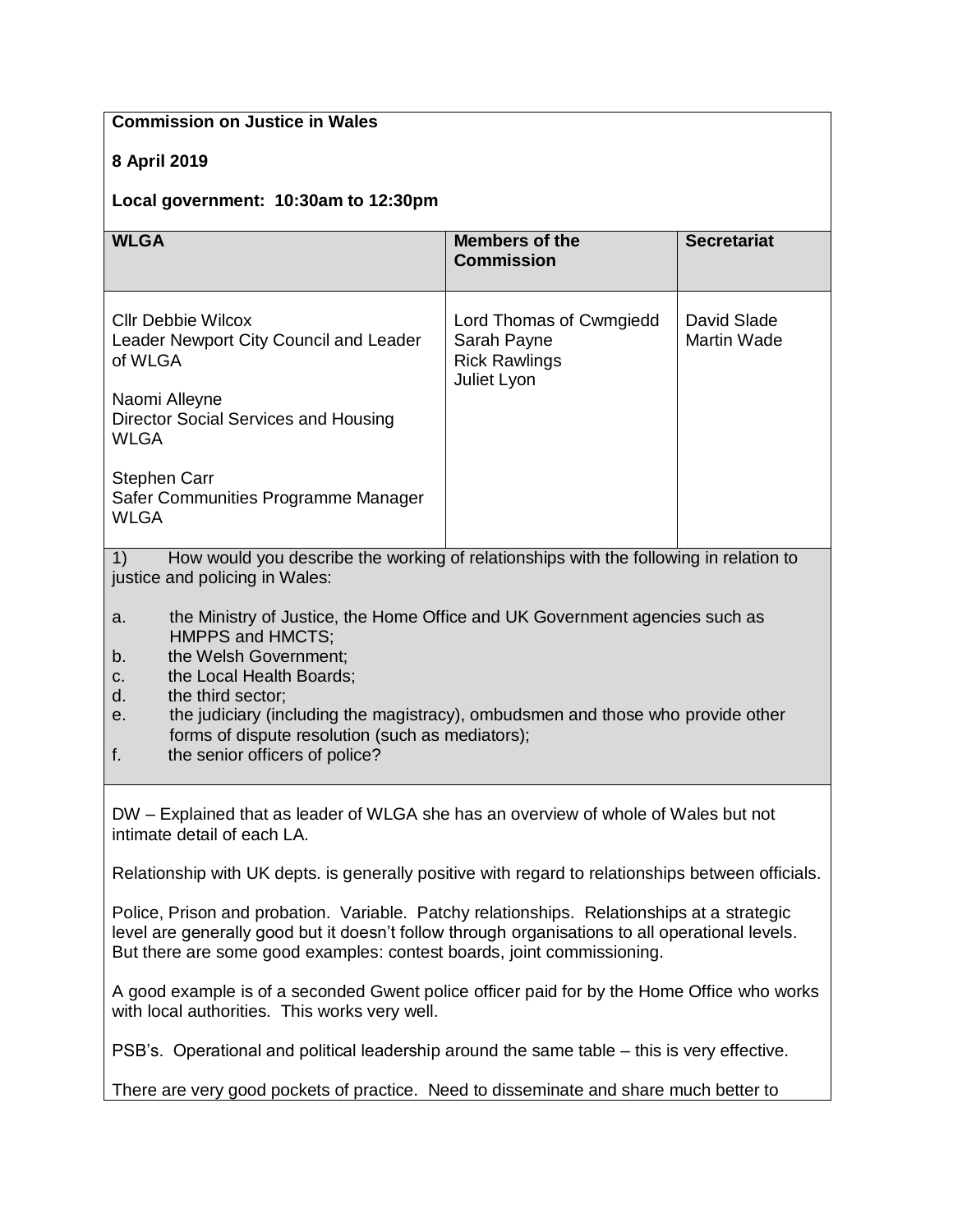spread the good practice throughout the system.

JL – Asked how people learn about the good practice? Is it the role of the WLGA? Would it be easier if there were fewer LAs?

DW – Always going to be about leadership. If the leaders get things right then it will follow.

NA – It has worked very well in counter-terrorism. There was a very clear strategic lead from the Westminster and Welsh Governments. So without requiring a specific structure local CONTEST and PREVENT boards have been set up and are operating effectively.

Where there are issues is when UK initiatives / strategies come along which have not considered delivery in a Welsh context. Sometimes it is unclear what is expected. This happens in terms of asylum regularly.

SC – There is effective communication and joint working because of scale and existing partnerships but it is not hard-wired into structures.

Pre-coalition government there were local Community Safety Partnerships (CSPs) but these have become less effective. Since 2010 the Home Office (HO) have delegated interest in these partnerships to Police and Crime Commissioners (PCCs) who, because of their nondevolved status, do not have the same level of influence in Wales as they do in England and the level of engagement of CSPs/PCCs is somewhat mixed.

People working in the sphere muddle through to make it work as well as possible.

LT – It is clear that structures matter. Can the panel to assist with insight into structures?

SC – Related to that the then Cabinet Secretary Alun Davies had asked for the community safety, policing and criminal justice world in Wales to be plotted onto a page – that page would be huge. The mapping has been done and it shows a very confusing / crowded picture. Successes achieved are in spite of those structures not because of them.

DW – Recent conference. Clear feeling that the area needs to be cleared with a much more strategic and less wasteful structure to ensure that resources are put to best use.

SC agreed to share the work on mapping that has been done.

NA – Referred to work done to improved community relations with the police in England. LAs charged to do the work with funds attached – targets to be met. Requirement placed on the police to improve public confidence and English LAs were tasked with supporting this work however there was no awareness that they did not have the power to task Welsh LAs in the same way. Solace worked with the Welsh police forces to develop an MoU setting out how they would work together to help improve public confidence in policing. While this was not ideal, by working together police and LAs made it work

Serious Organised Crime strategy and boards. Again - not suitable for Wales' position.

RR – Is the complexity in Wales the only phenomenon or is the situation the same in England?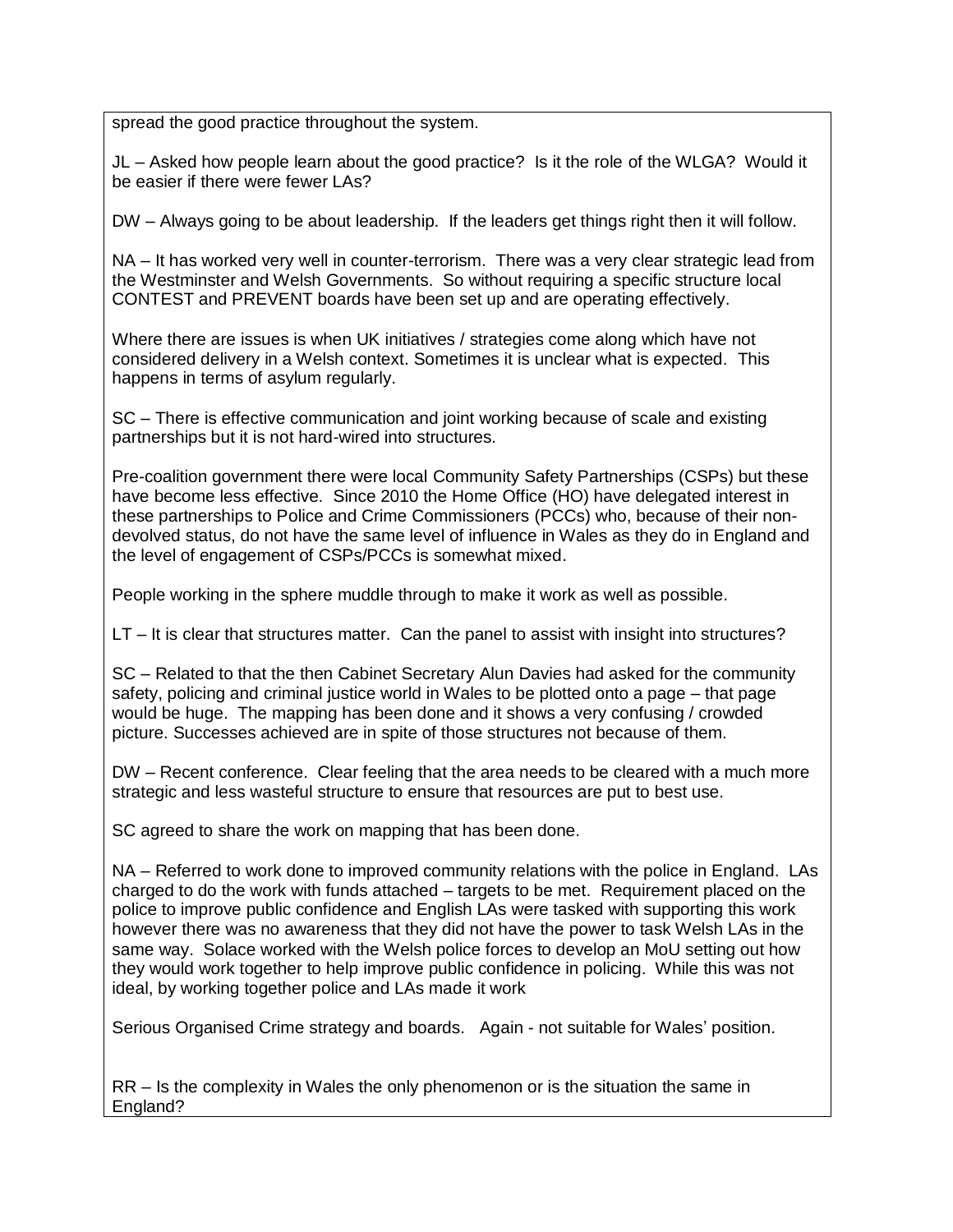SC – You would see a similar picture in England, although in Wales devolution complicates things further as there are two governments. It is therefore more complex here.

NA – There are different drivers which dictate how we interact with our communities in Wales. It is different here as a result.

2) Has the Well-being of Future Generations (Wales) Act changed the approach taken by public bodies involved in the justice system? Has this resulted in a longer term holistic approach to the delivery of services?

SC – Yes but it is still very early days.

Not only structural issues but financial ones. Crisis intervention is one thing but trying to move upstream, and to invest in prevention and behaviour changing activity is very difficult.

Yes there are very positive early signs but there is a lot of work to do.

Working for Safer Communities review showed that there is no consistency across the 19 PSBs. Justice functions are scattered across different structured and there is therefore very inconsistent picture in terms of governance and accountability.

DW chairs the PSB in Newport. She is the only elected member. While other members have a professional duty they are not accountable to the electorate like she is. Almost a reemergence of a quango state in the sense that boards operate like a quango.

Health and social care - Regional Partnership Boards for example. Now very remote from community safety boards.

Regional partnership boards are an example. Police have expressed concern that they are not involved and cannot therefore influence those boards but their involvement would have duplicated other engagement. Tendency for everyone to be involved with everything.

So many operators. Need to ensure the right players are involved and that the right people hold the purse strings.

SP – Asked which bits of the complexity are driven from where.

SC - Wellbeing of Future Generations Act is a positive thing but the way it has been implemented has added complexity and process.

In 2009/10 a review and rationalisation of partnerships was undertaken, but the subsequent changes in approach and in legislation have changed the picture and in time you end up in the complex position we are in now.

Commissioning Groups, and layers that exist in England don't exist here. Therefore need to find a way to meet the needs of initiatives coming out of the Home Office for example. JL – Asked about access to justice and how the citizen can be enabled to access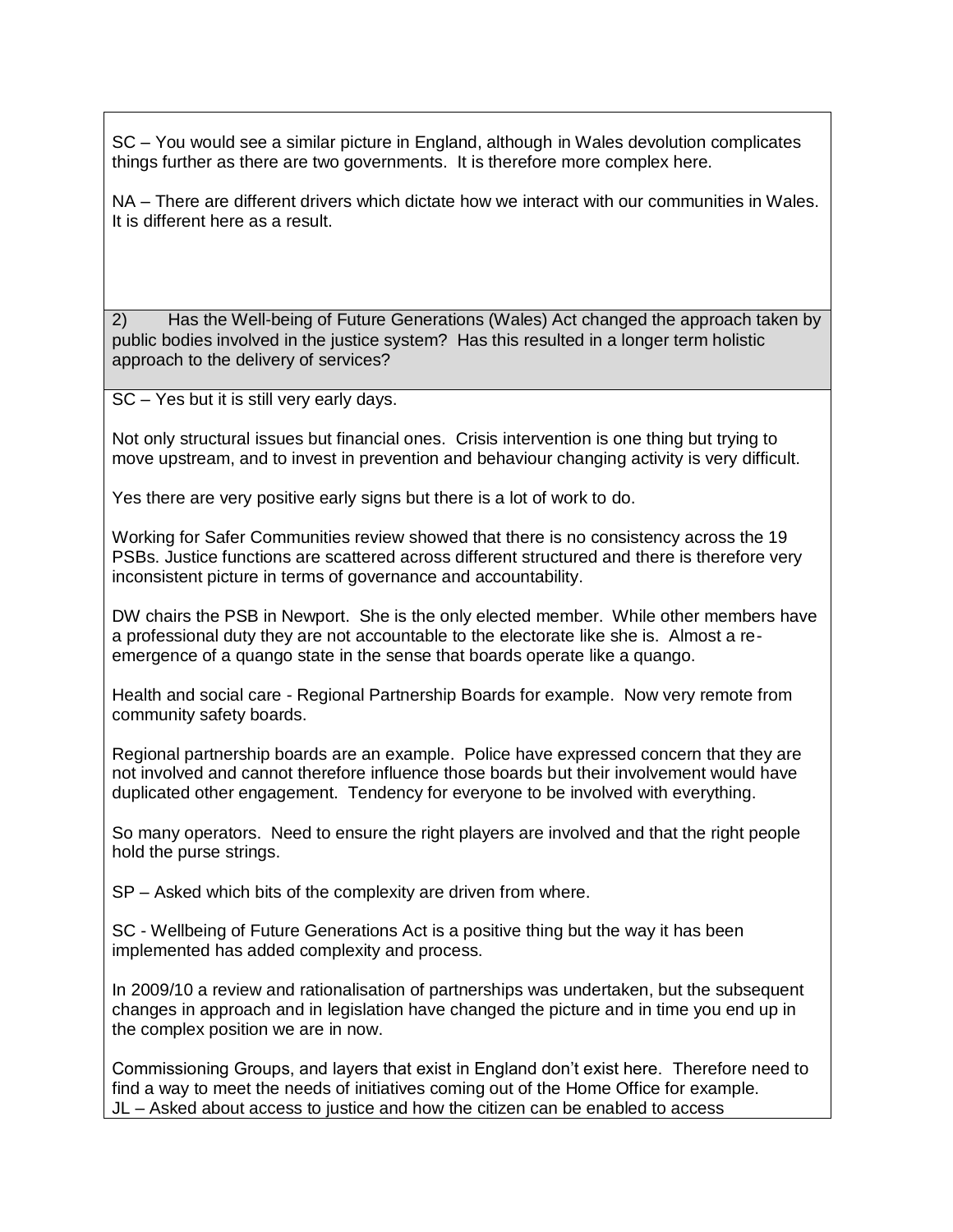SC – To improve things it would require all organisations involved to adopt a citizen-focussed approach and a joint commissioning of services. This would need significant resource.

3) How, if at all, is the growing body of Welsh law impacting on the delivery of services by local authorities in Wales?

Social Services Act has introduced significant new duties, and amended existing duties.

There are regular issues when Local Government receives UK-wide guidance which fails to take account of Welsh legislation.

NA – Referred to the legislation removing the defence of reasonable chastisement.

There are discussions ongoing both within LG and with WG. Keen to improve the preventative work to prevent the need to criminalise people. Expecting further guidance from WG which the WLGA would seek to provide input to. WG have done a lot of co-production in recent years which is very beneficial.

Police and Crime Panels example. In Wales they are commissioned by Local Authorities. Responsibility though lies with the Home Office. How PCPs are established in Wales is different in England due to different legislative responsibilities and the NAfW did not give competence to the Home Office to establish Panels in Wales hence the need for the Home Office to do so – this impacts on the way Panels can conduct their business in Wales as compared to English Panels

4) How is local authority procurement of legal services supporting and developing the legal sector in Wales?

Commissioners relayed the criticism from the lawyers about procurement from outside Wales.

Unable to get someone expert to attend today. WLGA to provide further evidence after the session.

5) What do local authorities in Wales do (including the provision of funding) to enable access to advice services, including the third sector?

All LA's provide some advice services or fund others to provide them on their behalf. Negatively affected by austerity.

Utilise various streams of funding to provide advice and support third sector advice.

Community wellbeing hubs. One opening in Ringland, Newport which has brought together services in one place including advice services and police.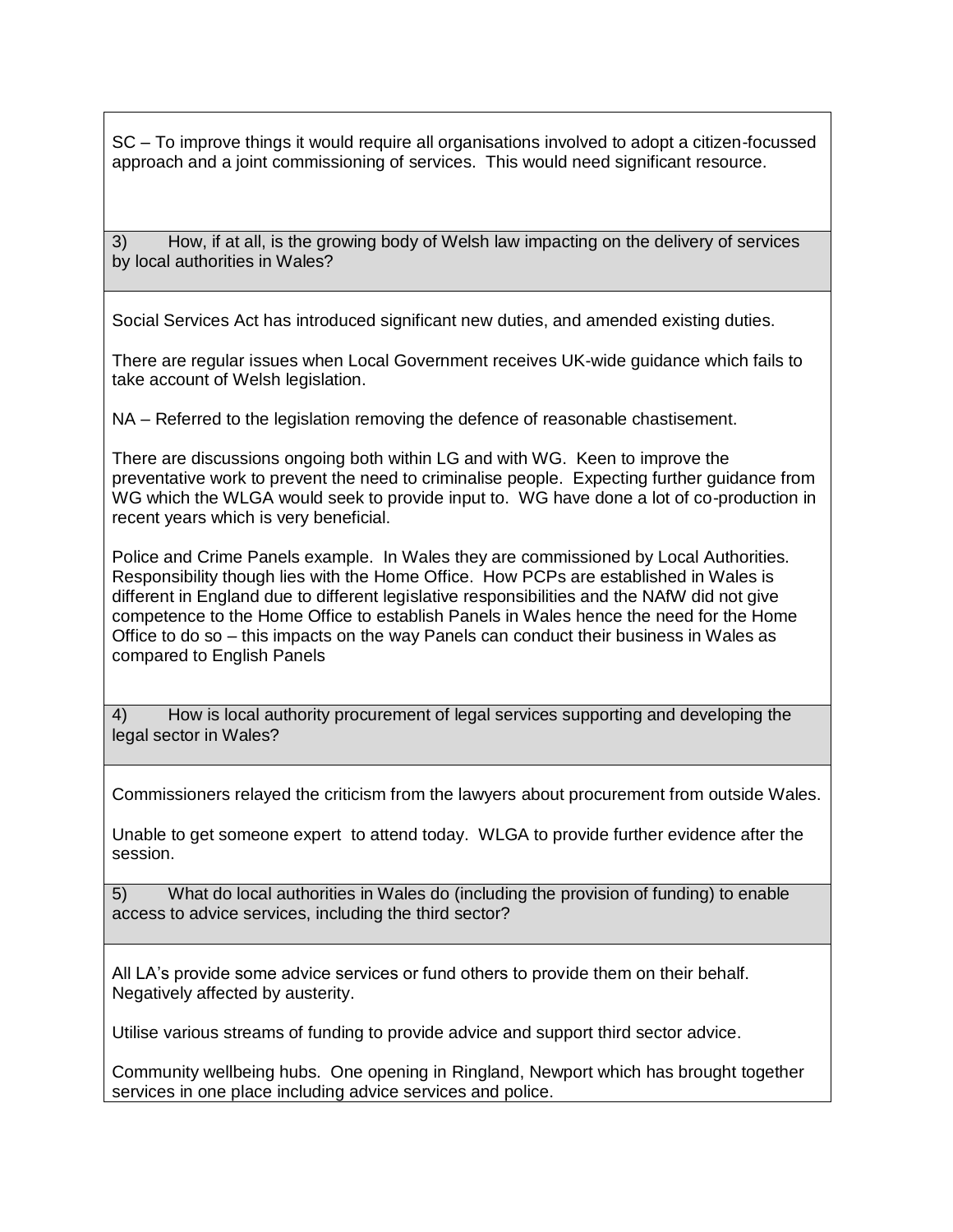NA. There is significant concern about the cuts to legal aid and the impact that has had on communities.

There used to be local partnerships looking at the advice sector. They will look into it and provide a view.

6) We have received evidence about the increasing numbers of looked after children in Wales. What are the reasons for this, and what are the implications for children, their families and local authorities?

Jake Morgan has engaged with the Commission's work representing Association of Directors of Social Services Cymru. Further evidence to be submitted.

7) To what extent has discretionary funding of youth and other services been impacted by austerity?

Asked what can be learned from successes in Youth Justice.

SC – Placing the child at the centre of the system. Focussing on the fact that children aren't adults. Focus on children's needs and rights. Working intensively to prevent offending and to prevent reoffending if it occurs.

NA – WG and Youth Justice Board jointly chairing a board was very effective. "Child first offender second" is a long-held mantra in Wales. It has brought the number of children in custody down significantly.

SP – Could a similar approach work for women in Wales.

SC – Yes it could. Reason it hasn't happened yet is that the picture of female offending has only become clear more recently with research. A different approach is being attempted through blueprints.

LT – Related experience in NI and their approach to young offending. Asked if what LAs want is a structure that can allow individuals to be looked after by the system.

SC – Need to adopt the approach first and develop structures afterwards.

LT pressed asking if what is needed is a simplified structure that allows the multi-faceted issues to be addressed.

NA – Agreed but felt it was more of a pathway that is needed than a formal structure so that all the multiple players in the field are able to understand their role and carry it out.

NA explained that Local Government in Wales used to do a lot of coordinating work that it no longer does as posts have been lost to austerity cuts.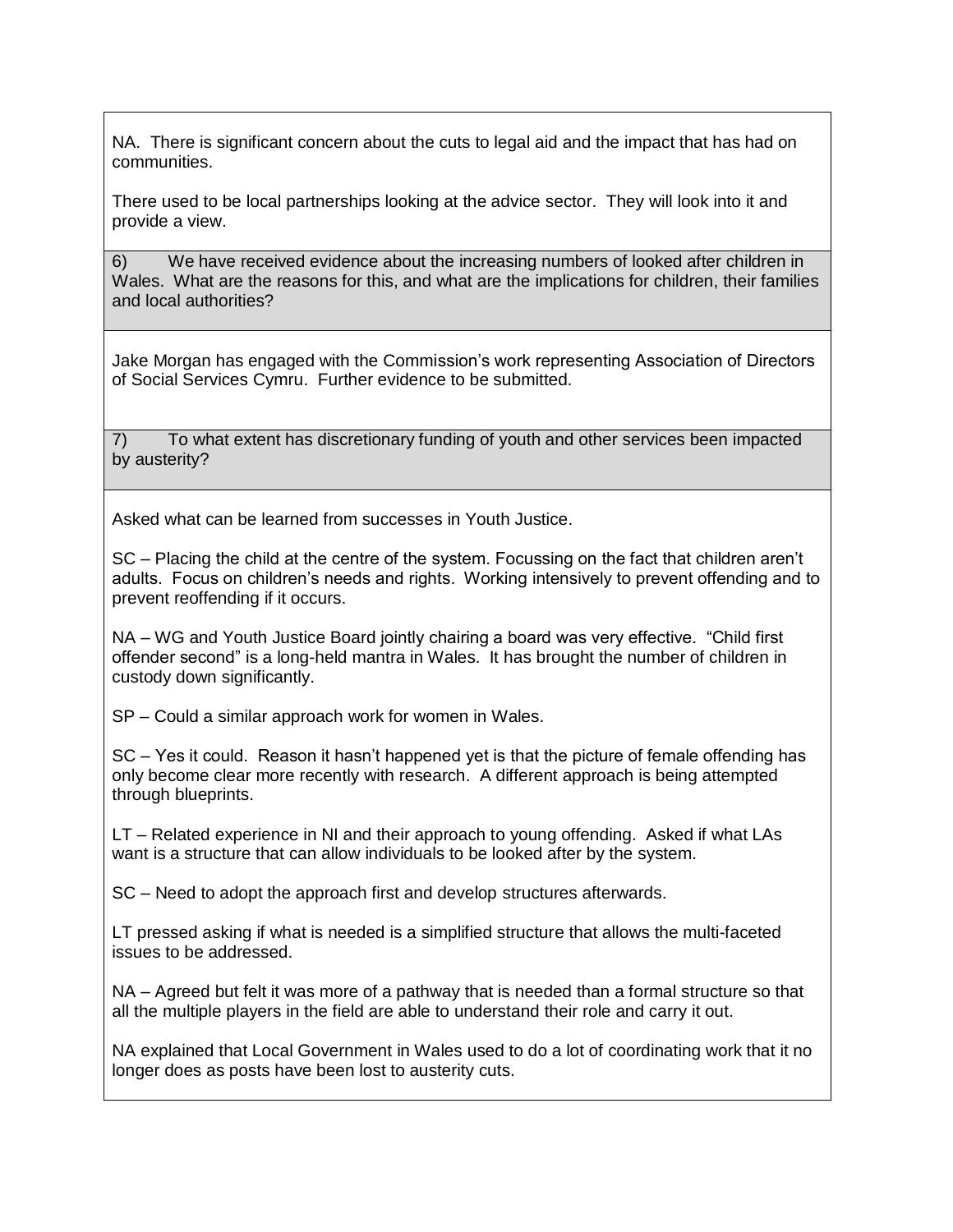LT asked about community safety partnerships. Most of the money comes from Welsh Government but there is some from the Home Office.

DW related a situation from Newport when a critical inspection report of the Youth Offending Team led to them investing and changing approach. This required significant investment and that money was redirected from elsewhere. Very challenging.

RR asked about education. Teaching about the justice system etc. What is done?

DW – Yes PSE would deliver some teaching about justice and would include input from the police locally. There is a need to consider how this is done going forward under the new curriculum and it will be important to put suitable effort in. The new curriculum has six areas of learning and it should be a good time to make progress with this.

LT – Asked if the prevention agenda is largely WG funded?

NA – Yes it probably is, but it isn't badged as prevention necessarily. Aspects of many programmes play into the prevention agenda. There are some UKG grants that agencies can bid for.

NA – If HO or MoJ are making policy interventions they will have a conversation with their Whitehall colleagues dealing with education, health housing, etc… but when they liaise with Wales they will not have the same conversations and it will probably only be a single letter to a single minister in Wales. Not the same.

8) We have received evidence that the systems for dealing with exclusions from schools and additional learning needs are not working properly. What are your comments on this?

DW - Exclusion is always a last resort. Some authorities use EOTAS (Education other than at school) provision. Others have Pupil Referral Units. Children are not excluded without additional support.

Managed moves from one school to another are widely used to change schools and provide additional support and a new start

Home educated children - liaison officers link with them as much as is possible.

Agencies work together to assist families.

CAMHS (Child and Adolescent Mental Health Service) - significant investment in mental health services.

Huge effort but could not be complacent. An area of continuous improvement.

9) How is judicial consistency and independence maintained in tribunals administered by local authorities?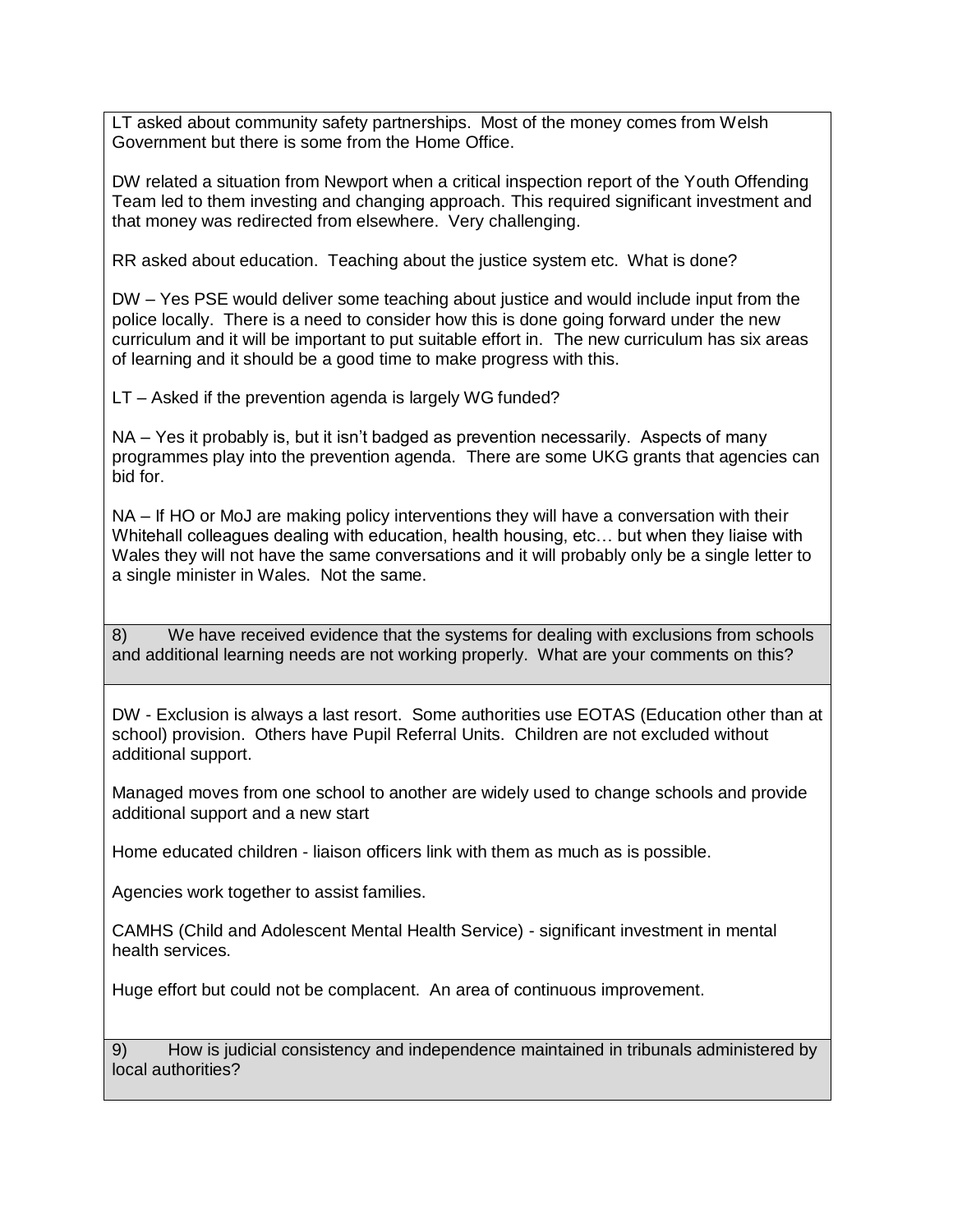LT – Explained some of the criticism received in evidence about independence of processes in appeals panels for admissions and exclusions.

Not the right people to offer evidence. Further evidence to be submitted.

10) How do you set the budget for the provision of the facilities and staff you are required by law to provide for coroners? Are they adequate and consistent across Wales?

To come back with evidence.

11) What would be the implications for local government in Wales of devolving justice and policing?

Welsh Local Government has in the past supported the devolution of policing and Youth Justice – see Silk evidence. There haven't been recent conversations about it and they would need to consider the detail but the principles remain.

NA – The ability to better align resources is very attractive.

NA – Referred to duties placed by Welsh legislation. Confuses some of the picture. Also referred to confusion among the public about who is responsible for what.

LT explained that more money for policing comes from LG precept in Wales than from the Home Office. PCCs. Lots of changes. Asked if the WLGA could present a clear view on whether the policing should be devolved.

DW – Referred to the need for anything being devolved to be funded properly. Recent example of teachers' pensions only being devolved with 85% of the money with WG having to find the rest (£20m).

12) What provision do local authorities make for housing vulnerable people, including those released from prison?

Housing Act 2014. Reformed homelessness legislation. Stronger duties on LAs to prevent homelessness.

67% of households where homelessness threatened – it was prevented by LA intervention.

LAs must have regard to a code of practice. Includes duties to house prisoners.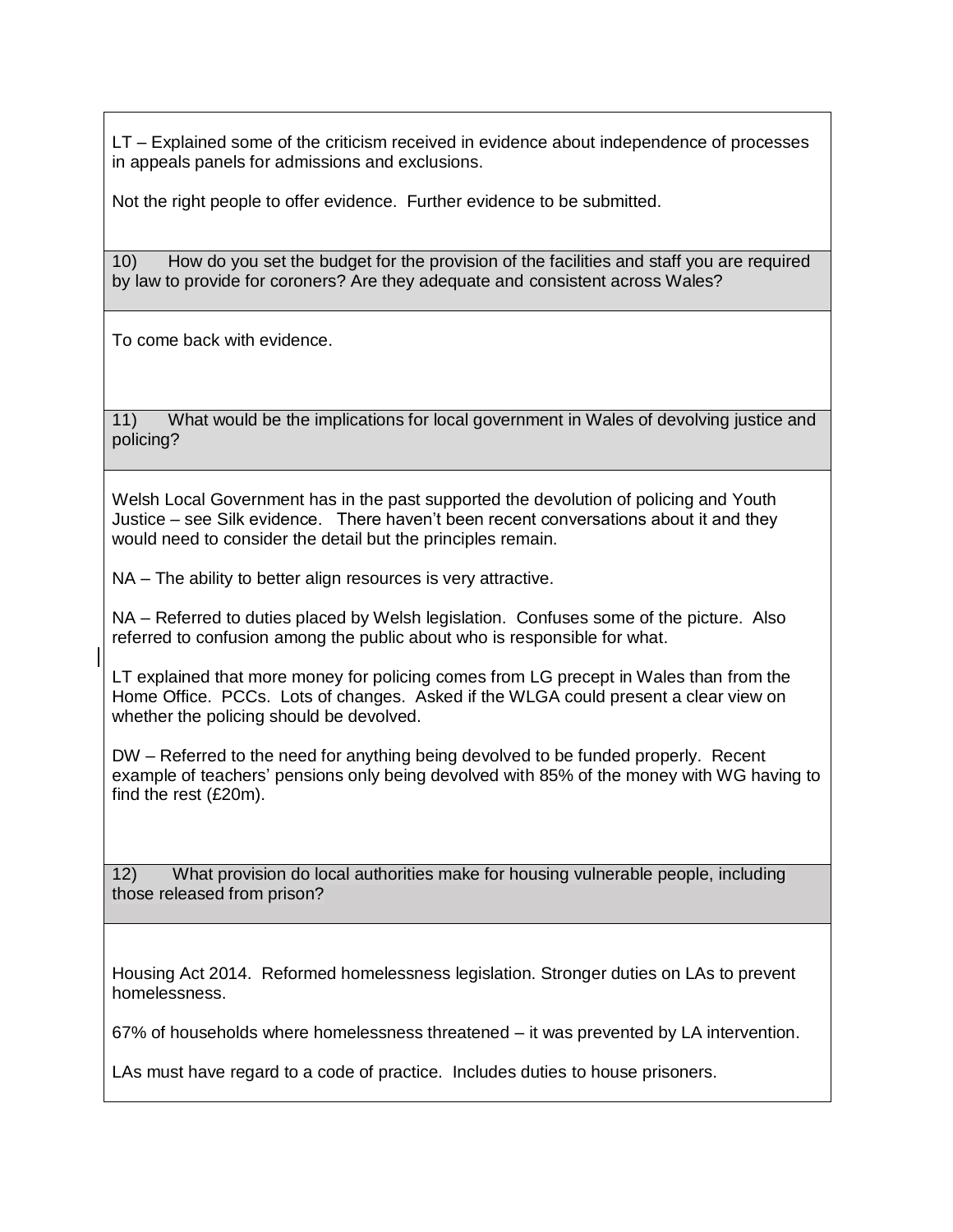NA – Referred to the removal of the priority need category for prisoners in relation to homelessness in recent Wales legislation. Research from Cardiff University suggests that things aren't working as they should. Conversations aren't taking place early enough and LAs are still faced with the immediate requests for accommodation for a released prisoner. Improvement needed. Supporting people programme is there but it falls down if people don't have accommodation on release.

Legislation gives a target for housing authority to have 56 days to find suitable accommodation.

Supporting people funding contributed to by all LAs. Not currently distributed on basis of need. That remains the ambition but it will be difficult to do.

A range of issues to be faced. Proper accommodation for women on release for example to allow them to reunite the family.

JL asked what should be happening that isn't. NA promised further detail, but she thinks that a key issue is for proper information transfer between the criminal justice agencies and the housing authority.

SP – Asked about suitability of accommodation provided. Who decides what is suitable?

NA – The point being made is well understood. But there are difficulties. Funding availability means that available accommodation is generally in less salubrious areas.

DW – Understands that Priority Need status for released prisoners is being reconsidered by Welsh Government. Local Government was supportive of the removal but that was subject to seeing how things worked. If prevention work was successful enough then this would be less of an issue. That isn't yet the case. Local Government very rarely get the 56 days' notice specified by the act.

NA pointed out that a lot of sentences are shorter than the 56 days' notice period meaning that it is therefore an impossibility for LAs to receive that notice.

## **General closing discussion.**

LT explained what the commission has been looking at and asked that when the WLGA puts together the additional information promised today that they do so with our key goal to making justice better for the people of Wales in mind. Identifying what the problems are first. And then secondly what we might do about it.

SP highlighted the need for offenders to be considered first and foremost as members of the community.

Health agenda etc… vital. The solutions to many of the issues lie outside the criminal justice system. Local Government is therefore a vital player.

Multi-agency safeguarding hubs. Good example of cohesion / leadership from local government.